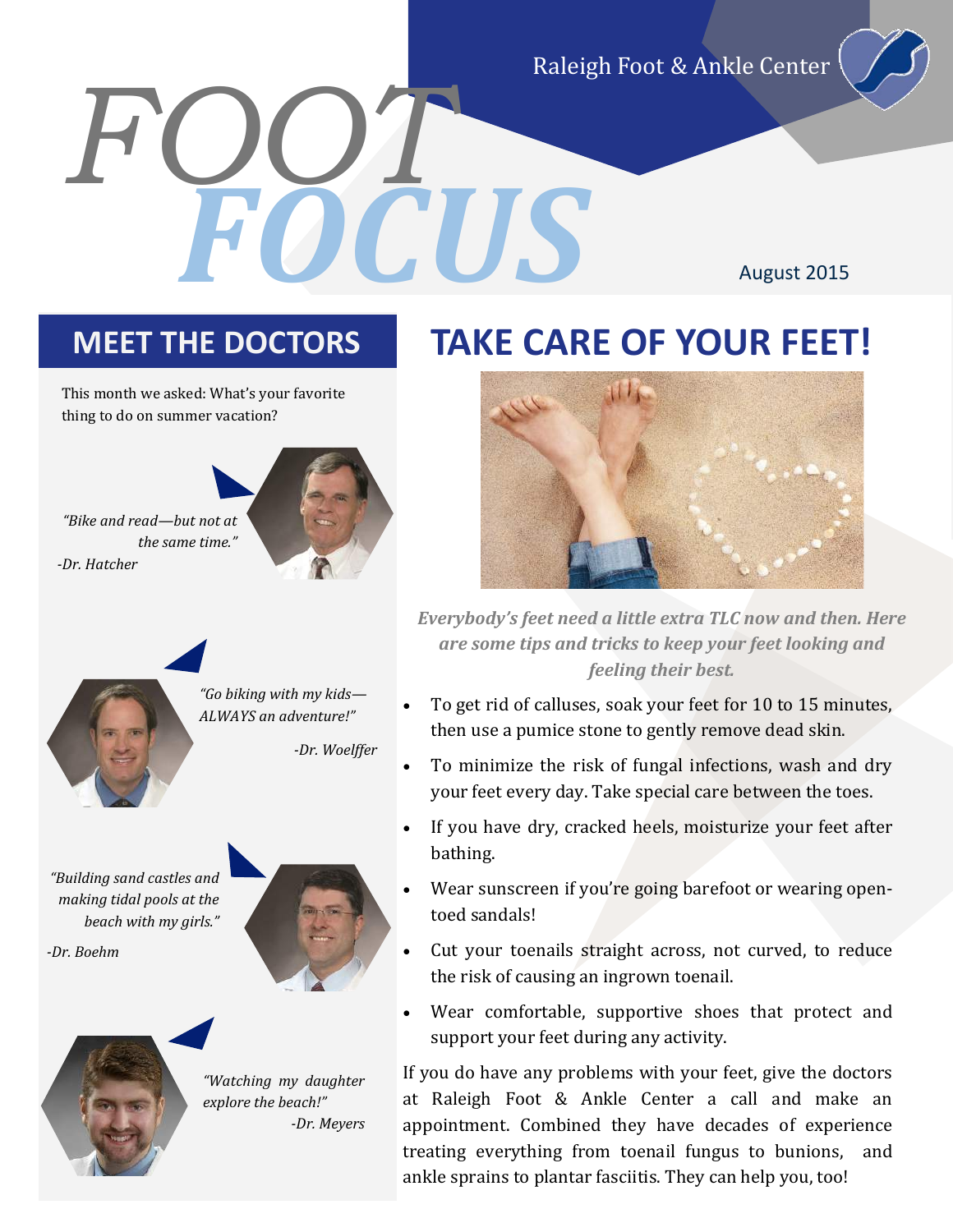## **PRODUCT OF THE MONTH**



#### **GOT CALLUSES? WANT SOFT, PRETTY FEET?**

>>

### *Try applying RevitaDerm for softer, smoother feet!*



RevitaDerm is a specially formulated cream used to remove tough skin on your feet by using 40% Urea to soften the hardened skin that results from callus buildup. It works great on feet, heel fissures, and other rough, dry, or callused skin. The RevitaDerm kit includes a pumice stone and brush.

### *Check out our online store at*

*www.raleighfootstore.com or come into our office to get RevitaDerm today!*

### **Milly's Cuban-Style Beef and Plantain Pie**

*"It tastes SO good—even when it's cold!"*

#### **Ingredients:**

- 1 & 1/2 lbs ground beef 1 large onion, 1 red pepper, and one green pepper, all chopped 1/2 tsp salt 1/2 tsp black pepper 2 bay leaves 1/2 tsp ground achiote 1-16oz can whole tomatoes, drained and chopped (reserve the juice) 1/2 cup drained green olives, halved 1/2 cup tomato sauce 1/4 cup raisins 1 &1/2 Tbsp cider vinegar 6 semi-ripe plantains (yellow with some spots) 1/2 cup olive oil 2 eggs 3 Tbsp water 1/2 cup grated Parmesan cheese
- 1. Heat a large skillet over medium high heat. Add beef & cook until no longer pink, stirring to break up the meat.
- 2. Add chopped onion, both bell peppers, salt, pepper, bay leaves, & achiote to the pan. Cook until vegetables are softened and meat is browned. Add tomatoes & reserved juice, olives, tomato sauce, raisins, & vinegar. Stir occasionally. Simmer until most of the liquid evaporates, about 35 minutes. Transfer filling to a bowl to cool and set aside.
- 3. Peel plantains and cut diagonally into 1/3 inch slices. Heat 1/4 cup olive oil in a large skillet over medium high heat. Saute plantain slices in batches for 2 minutes on each side or until golden brown. Transfer cooked plantains to paper towels to drain.
- 4. Preheat your over to 350 F. Lightly oil a 3 quart baking or casserole dish.
- **Page 1921 COPY THE CONSULT CONSULTS AND CONSULTS THE CONSULTS WANT SOFT, PRETTY FEETY (2019) 22 UNIT WAS CONSULTED TO A UNIT WAS CONSULTED AND CONSULTED A SUBSERVIEW OR CONSULTED A SUBSERVIEW CONSULTED A SUBSERVIEW OF CON** 5. In a small bowl, whisk eggs and water until blended. Pour half of this mixture into the baking dish. Layer the bottom and sides of the dish with 1/3 of the plantains. Spread half of the beef filling on top and sprinkle with Parmesan. Top with the next 1/3 of the plantains, then the remaining beef mixture, then the rest of the Parmesan, and end with the remaining plantains. Pour the rest of the egg water mixture evenly over the top.
	- 6. Cover baking dish with aluminum foil and bake in the oven on the center rack for 1 hour, until hot and bubbly around the edges. Cool for 10 minutes before serving.

**Why was the ankle arch enemies with the heel? The heel had a sole that could neither toe the line nor keep instep!**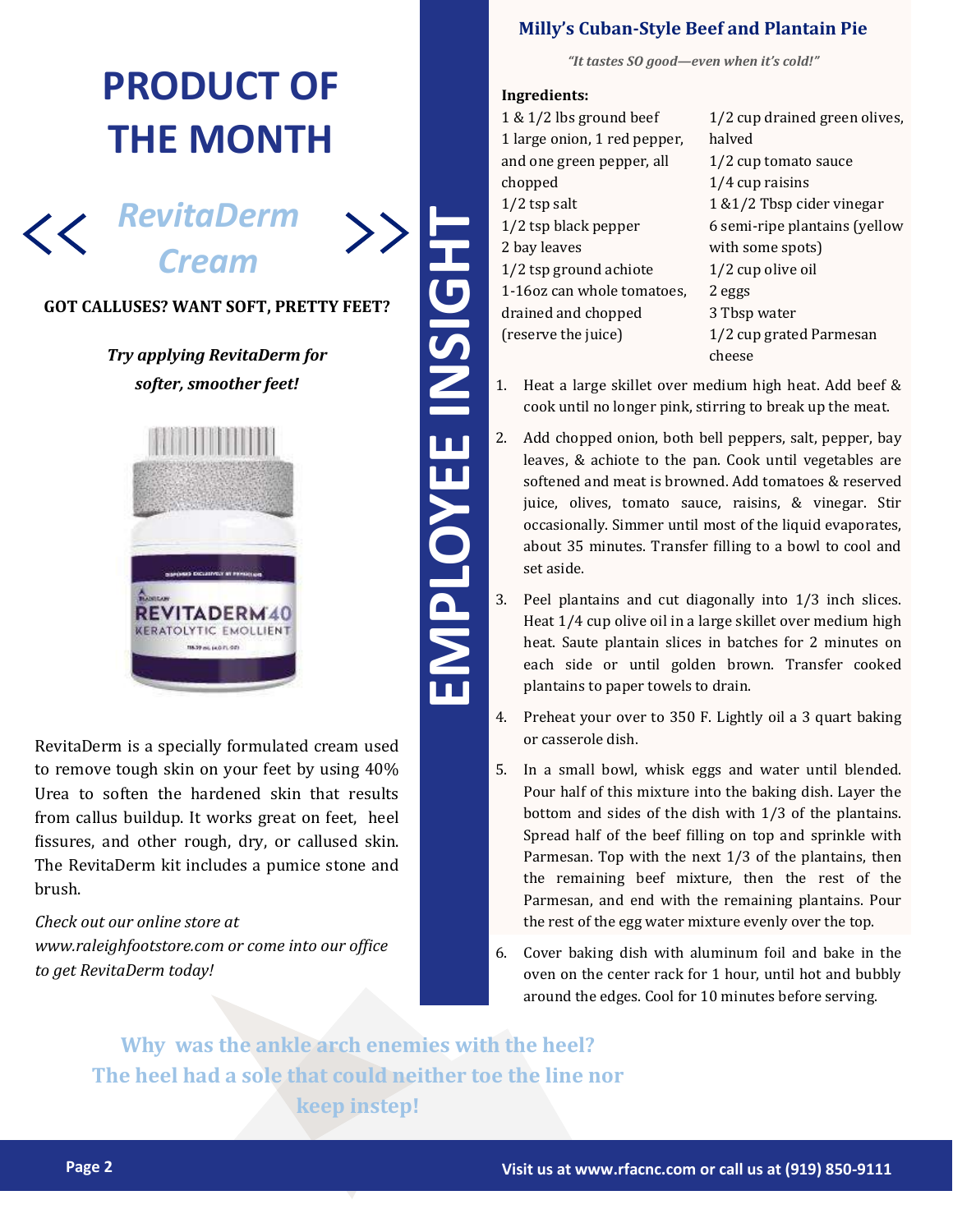# **CHANGES IN YOUR FEET**



*Did you know your feet change as you age?*

The average person takes about 10,000 steps per day, and that can really add up over the course of time! Repetitive use can lead to changes in your feet. Some of these are perfectly normal, such as the following:

- The foot becomes wider and longer.
- The arch settles or appears to flatten over time.
- The heel pad thins out, causing loss of natural padding.
- The foot and ankle lose some of their normal range of motion and become stiff.
- There can be some loss of balance while walking.

All of these changes are normal and can be expected as you age. But they have the potential to be dangerous—especially loss of balance and stiffness. Painful feet aren't normal. If you experience any problems with your feet, call (919) 850-9111 today to make an appointment with one of our doctors at Raleigh Foot & Ankle Center.



### **FIND OUT WHAT OUR DOCTORS ARE UP TO ON OUR BLOG!**

**FIND IT AT WWW.RFACNC.COM/BLOG**

### *Have you heard about our online store?*

Order your over-the-counter foot and ankle products from the comfort of your home! Everything you need to care for your feet can be delivered to your door, without taking a single step out of the door.

*Visit www.raleighfootstore.com.*